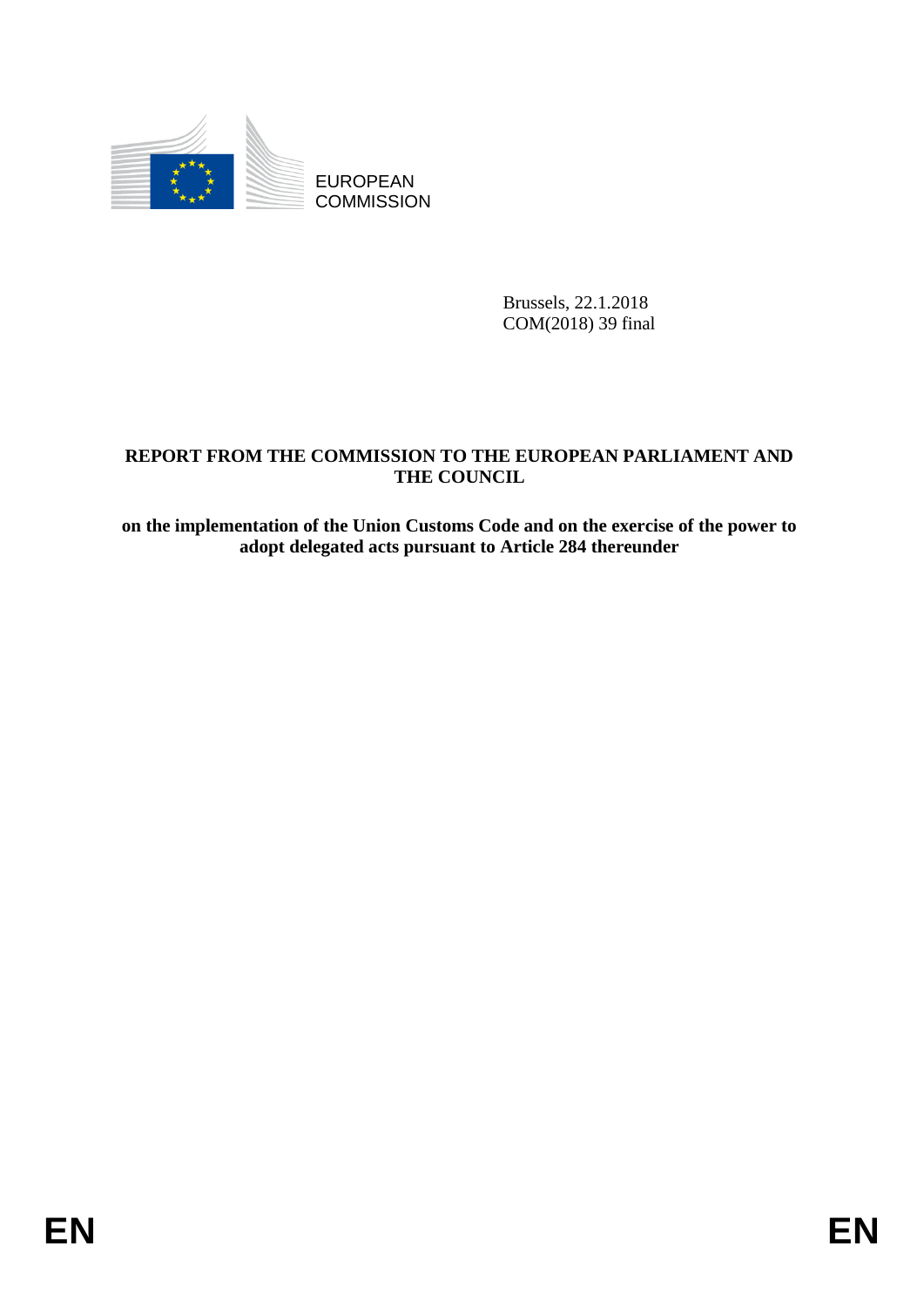# **1. INTRODUCTION**

On 9 October 2013, the European Union (EU) adopted the Union Customs Code ("UCC"). Regulation (EU) No 952/2013 of the European Parliament and of the Council laying down the Union Customs Code<sup>1</sup> entered into force on 30 October 2013 although most of its substantive provisions took effect from 1 May 2016.

The UCC defines a legal framework for customs rules and procedures in the EU customs territory that is adapted to modern trade realities, such as the global integration of production and delivery systems, e-commerce and modern communication tools. Its goal is to facilitate the flow of goods transiting or moving in and out of the Union, so as to enhance the competitiveness of European businesses, while better protecting the financial and economic interests of the Union and the Member States and the safety and security of EU consumers. To meet these objectives, the UCC aims in particular to complete the progression of customs to a paperless, integrated and fully electronic environment. The UCC establishes common rules and data requirements for customs pre-arrival and pre-departure declarations, notifications, applications and decisions. This involves the upgrade or creation of seventeen electronic systems.

While the legislative provisions of the UCC are now in force, the seventeen electronic systems are being implemented on a gradual basis and therefore the UCC also provides for a transitional period, up to the end of 2020, during which existing paper-based or electronic systems can continue to be used for those customs matters for which the new electronic systems are not yet available. A transitional period also applies to authorisations (for example for treatment as Authorised Economic Operators or to use customs "special procedures") issued under the previous customs framework legislation, the Community Customs Code, which can continue to apply until April 2019 at the latest.

Notwithstanding the fact that the UCC is still in this transitional phase, the European Commission has prepared the present report so as to take stock of the state of play of implementation of the legislative provisions and delivery of the electronic systems. The report responds to a request from the European Parliament in a Resolution of 19 January  $2017^2$  and to the invitation of the Council in its Conclusions on the Follow up of the Union Customs Code of 29 September 2016.<sup>3</sup>

In addition, the Commission herewith reports to the European Parliament and the Council, as required, on its use of the delegation of power to adopt delegated acts conferred by Article 284 of the UCC.

The Commission has prepared this report on the basis of discussions with EU Member States and business on issues to do with implementation of the UCC and on the basis of its own analysis.

# **2. BACKGROUND**

**.** 

 $1$  OJ L 269, 10.10.2013, p.1. A corrigendum (OJ L 287, 29.10.2013, p.90) corrected a typographical error in the 10 October text where the implementation date was given as 1 June 2016. The text voted upon by the European Parliament and Council provided for an implementation date of 1 May 2016

<sup>&</sup>lt;sup>2</sup> European Parliament resolution of 19 January 2017 on tackling the challenges of the Union Customs Code implementation and Commission response - 2016/3024 (RSP)

 $3 \text{ Council Conclusions on the Follow up of the Union Customs Code (OJ C 357, 29.09.2016, p.2)}$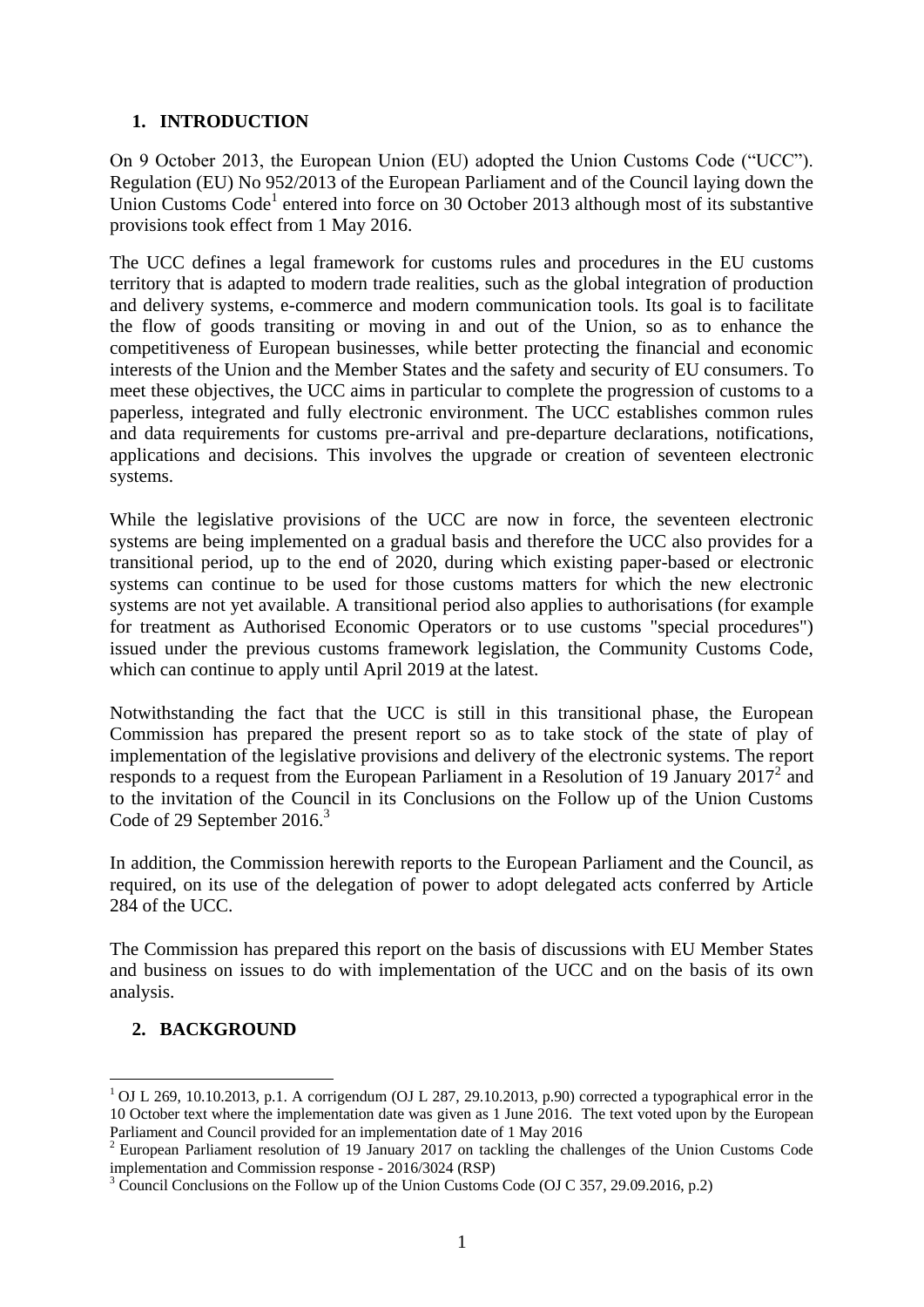### **a. Legal structure**

The UCC superseded the 1992 Community Customs Code ("CCC"), which was the first attempt to consolidate the EU's customs regulations. Although a major achievement and a facilitation for businesses at that time, the procedures and practices under the CCC relied on the use of paper documentation which was not suited to a more modern electronic business environment. In addition, the increasing responsibilities of customs in matters going beyond collection of duties (such as addressing security and safety challenges, illegal cash movements and counterfeit goods) required legislative provisions for a more efficient organisation of customs controls.

This led the Commission to carry out a comprehensive impact assessment to determine the right approach to meet the customs challenges ahead<sup>4</sup> and, on the basis of the results of that impact assessment, the Commission presented a proposal for an EU Modernised Customs Code ("MCC") and a Decision on electronic customs in late 2005. However, for various reasons but in particular because the Lisbon Treaty<sup>5</sup> introduced a new legal architecture with new rules and procedures concerning the adoption of implementing provisions accompanying main regulations, the Commission was obliged to "recast" the MCC before its planned application date.

On 20 February 2012, the Commission therefore proposed the UCC as a recast of the MCC, including articles empowering the Commission to adopt detailed supplementing and implementing rules, which aligned EU customs legislation with the requirements of the Lisbon Treaty.

The UCC entered into force on 30 October 2013 but only the Commission's empowerments took effect on that date while the other provisions of the Code became applicable from 1 May 2016. The Commission made use of its empowerments in the intervening period to adopt the following legal acts, which together with the Code, constitute the UCC legal package:

- <span id="page-2-0"></span>i. The UCC "Delegated Act", $6$  which supplements certain non-essential elements of the Code;
- ii. The UCC "Implementing  $Act''$ ," which sets out uniform procedural rules for the implementation of the UCC;
- <span id="page-2-1"></span>iii. The UCC "Transitional Delegated Act",<sup>8</sup> providing for alternative means for the exchange and storage of customs information for as long as the UCC electronic systems are not operational; and
- iv. The UCC "Work Programme"<sup>9</sup>, that took the form of a Commission Implementing Decision, setting out the planning of the IT systems.

<sup>1</sup> 4 SEC(2005)1543

<sup>5</sup> OJ C 306, 17.12.2007, p. 1–271

<sup>6</sup> Commission Delegated Regulation (EU) 2015/2446 of 28 July 2015 supplementing Regulation (EU) No 952/2013 of the European Parliament and of the Council as regards detailed rules concerning certain provisions of the Union Customs Code (OJ L 343, 29.12.2015, p. 1)

<sup>&</sup>lt;sup>7</sup> [Commission Implementing Regulation \(EU\) 2015/2447](http://eur-lex.europa.eu/legal-content/EN/TXT/?uri=uriserv:OJ.L_.2015.343.01.0558.01.ENG&toc=OJ:L:2015:343:TOC) of 24 November 2015 laying down detailed rules for implementing certain provisions of Regulation (EU) No 952/2013 of the European Parliament and of the Council laying down the Union Customs Code (OJ L 343, 29.12.2015, p. 558)

<sup>8</sup> Commission Delegated Regulation (EU) 2016/341 of 17 December 2015 supplementing Regulation (EU) 952/2013 of the European Parliament and of the Council as regards transitional rules for certain provisions of the Union Customs Code where the relevant electronic systems are not yet operational and amending Delegated Regulation (EU) 2015/2446 (OJ L 69, 15.3.2016, p.1)

<sup>&</sup>lt;sup>9</sup> Commission Implementing Decision (EU) 2016/578 of 11 April 2016 establishing the Work Programme relating to the development and deployment of the electronic systems provided for in the Union Customs Code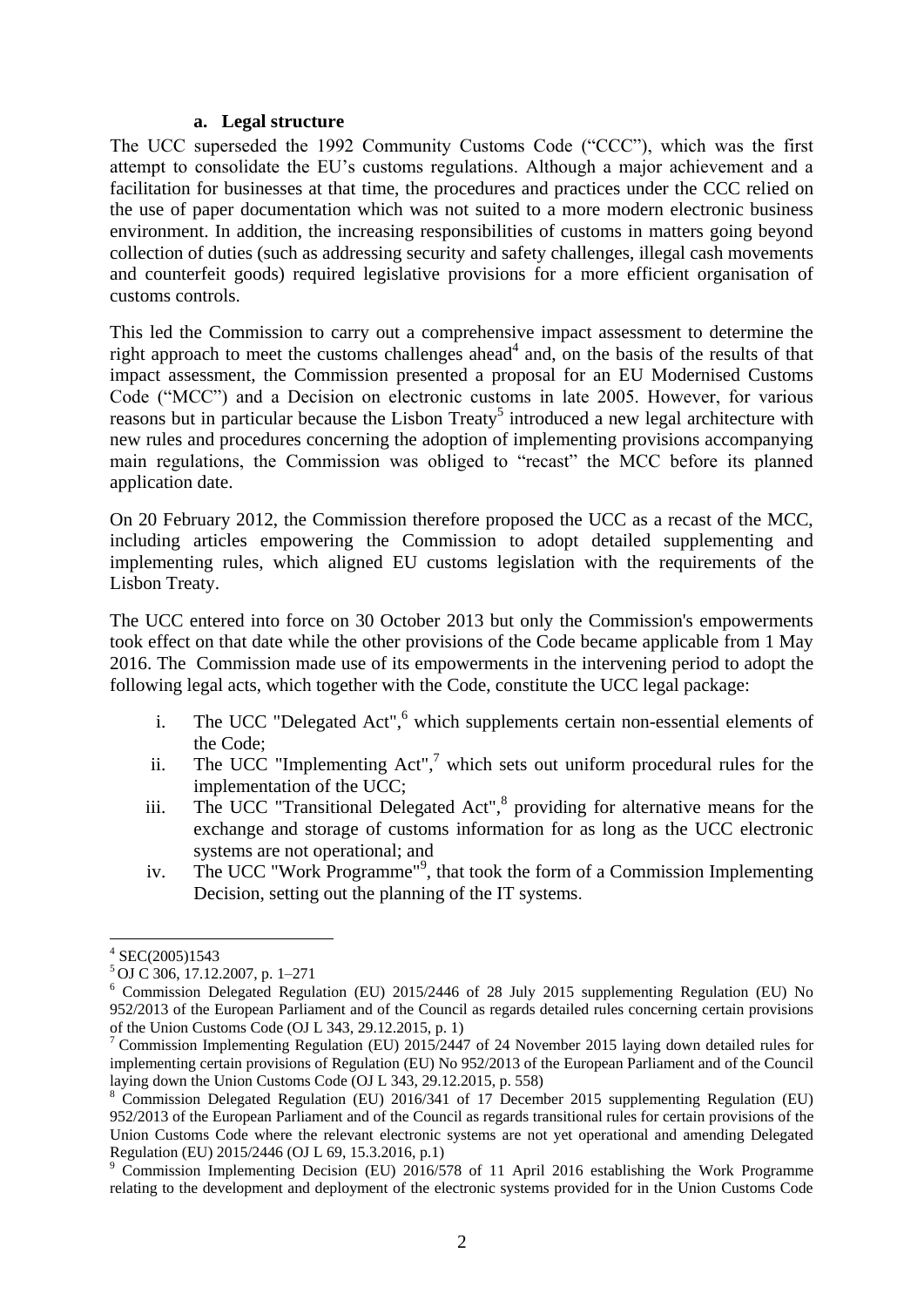In addition, as a result of an ongoing dialogue with trade representatives, European Parliament and Member States that led to the identification of some technical issues, the Commission together with the European Parliament and the Council acted quickly to address those issues by adopting the following amendments to the legislative package even before the new rules entered into application:

- <span id="page-3-0"></span>v. Two modifications to the UCC Delegated Act:
	- o The Transitional Delegated Act amended the Delegated Act to ensure a smooth transition from the CCC to the UCC on 1 May 2016.<sup>10</sup> It transpired that some provisions of the Delegated Act cannot be applied until the IT systems are fully operational and therefore some transitional measures were needed not just in the UCC but also in the Delegated Act, to allow for the continued use of paperbased or alternative systems until the IT systems are operational.
	- $\circ$  Corrections were made to two provisions<sup>11</sup> of the UCC Delegated Act which accidentally omitted a facilitation provision of the CCC. The correction ensures the continuation of a presumption of a declaration for temporary admission, or re-export, in the case of tourist traffic and of certain specified goods such as pallets, containers and vessels and airplanes passing through the customs territory. For planes crossing the EU border in particular, the obligation to provide oral or written declarations would have seriously affected frontier and tourist traffic.
- vi. A technical correction to Annex 12 of the UCC Transitional Delegated  $Act^{12}$ , which sets out the forms to be used for applications and authorisations.

Finally, the Commission in April 2016 used the power conferred by Article 50 UCC to adopt a Commission Implementing  $\overline{Decision}^{13}$  laying down detailed rules on the establishment of common risk criteria and standards for security and safety risk analysis for the harmonised application of certain customs controls pursuant to the Union Customs Code.

# <span id="page-3-1"></span>**b. Objectives and legislative content**

**.** 

The UCC aims, in line with modern-day needs, to offer greater legal certainty and uniformity for the benefit of both businesses and customs administrations, to simplify rules and procedures, to facilitate more efficient customs transactions and to achieve full automation of all customs procedures and processes. At the same time, the UCC is intended to better safeguard the financial and economic interests of the Union and of the Member States. In addition, it aims to take into account the evolution of policies and legislation in other fields that might impact customs legislation such as regarding the safety and security of imports. Some of the most important legislative changes under the UCC in line with the above objectives are as follows:

<sup>(</sup>OJ L 99 15.4.2016 p. 6), replacing the earlier version of the Work Programme set out in Commission Implementing Decision (EU) 2014/255 of 29 April 2014 (OJ L 134 7.5.2014, p. 46-53)

<sup>&</sup>lt;sup>10</sup> The Transitional Delegated Act amended Articles 2, 3, 104, 106, 112, 113, 128, 138, 141, 144, 146, 181 and 184 of the UCC Delegated Act and added Articles 122a, 124, 124a, 126, 126a and 129a to 129d

<sup>&</sup>lt;sup>11</sup> Commission Delegated Regulation (EU) 2016/651 of 5 April 2016 (OJ L 111, 27.4.2016, p.1) corrected Articles 136 and 141 of the UCC Delegated Act

<sup>&</sup>lt;sup>12</sup> Commission Delegated Regulation (EU) 2016/698 of 8 April 2016 correcting the Transitional Delegated Act

<sup>&</sup>lt;sup>13</sup> Commission Implementing Decision C 2016/2422 of 27 April 2016 on the establishment of common risk criteria for security and safety risk analysis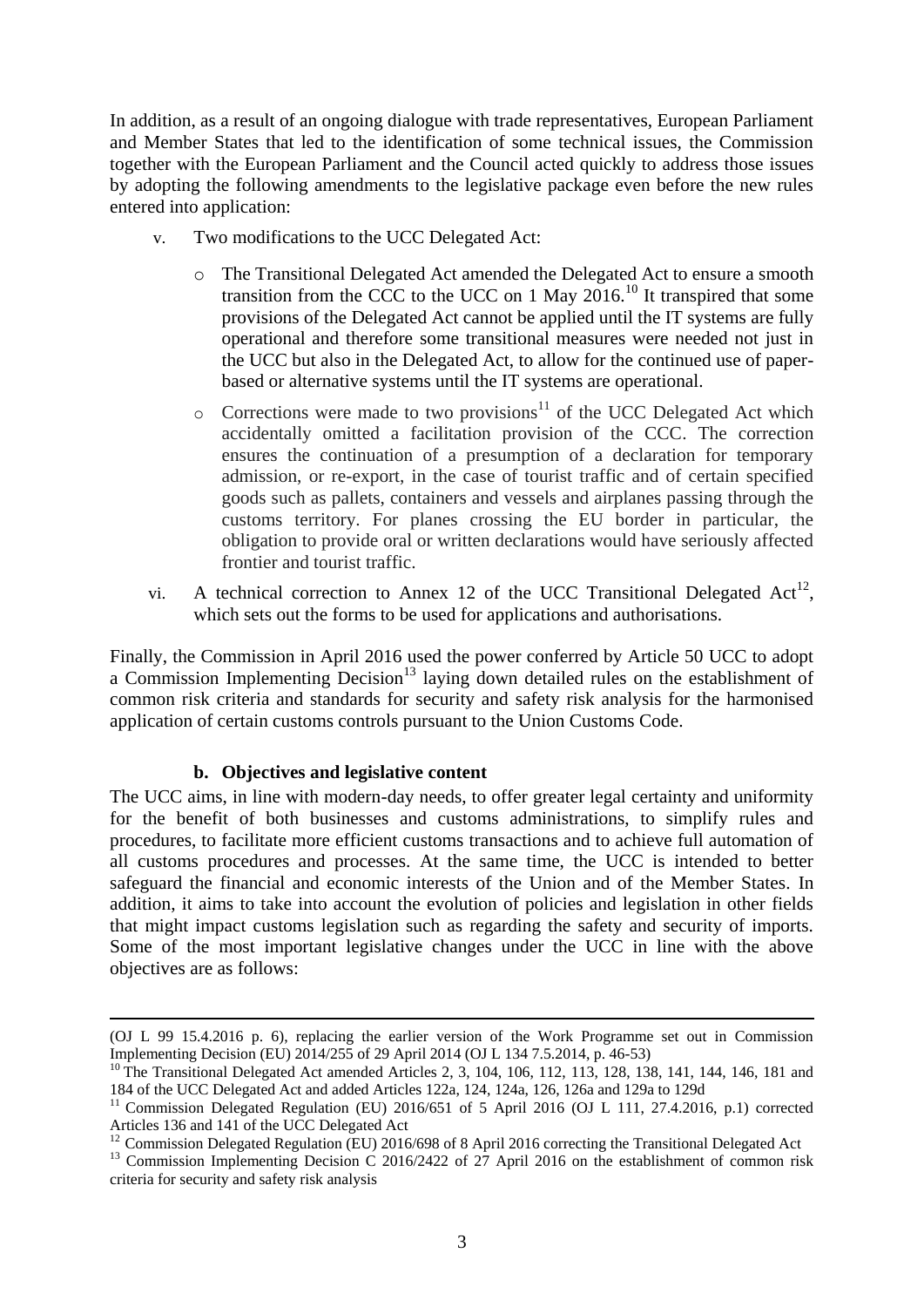- *No limitations on the right of a customs representative* to provide services in a Member State other than his place of establishment, so as to ensure a level playing field for trade within the Customs Union.
- *Harmonised rules on decision-making* by the Member States, including on the issuing of authorisations by customs. This is intended to benefit trade by increasing predictability, facilitating application procedures and introducing improved and stronger rules on the right of a trader to be heard prior to adoption of a disadvantageous decision.
- *New simplifications of customs clearance processes.* Authorised Economic Operator (AEO) criteria may be used to determine whether non-AEO economic operators can benefit from some simplifications, while other simplifications are available only to AEOs:
	- $\triangleright$  Simplifications where some or all AEO criteria apply include the following: i) Customs representative wishing to provide services in a Member State other than the one where he or she is established, ii) Reductions in comprehensive guarantees in respect of customs duties due, iii) Approval of a place other than the competent customs office for presentation of goods; iv) Authorisation to lodge customs declarations in the form of "Entry into Declarant's Records"; v) Authorisation for simplifications related to transit, vi) Authorisation for the operation of a temporary storage facility, vii) Authorisations to use special procedures (customs warehousing, end-use, temporary admission and inward and outward processing).
	- $\triangleright$  Benefits available only to AEOs (in compensation for the fact that traders wishing to obtain AEO status now have to fulfil additional criteria): i) Total or partial reduction in the guarantee to be provided in order to benefit from deferred payment of duties; ii) Centralised clearance, allowing operators to lodge customs declarations and pay duties centrally from their place of establishment, rather than in other Member States where goods are presented to customs; iii) Waiver of the obligation for the goods to be presented under the Entry into Declarants' records simplification; iv) "Self-assessment", which enables reliable economic operators to calculate the amount of duty payable and carry out certain controls on behalf of Customs; and v) permission to move goods to another Member State while they are still under temporary storage (i.e. before they are assigned to a customs procedure).
- *Standardisation of rules applicable to binding customs decisions on tariffs and on origin:* i) the validity of a Binding Tariff Information (BTI) decision is reduced from six to three years in line with the limit applicable to Binding Origin Information; and ii) the BTI decision is now binding on the holder, meaning that he must inform customs authorities that he holds a BTI decision for the declared goods so as to avoid BTI shopping.
- *Introduction of obligatory guarantees* for all customs procedures, so as to safeguard EU own resources and financial interests, coupled with the availability of reductions for very reliable economic operators and waivers for AEOs.
- *New safety and security rules requiring multiple filing at entry* i.e. not just by the carrier but also by the freight forwarder and even by the consignee, thus aligning the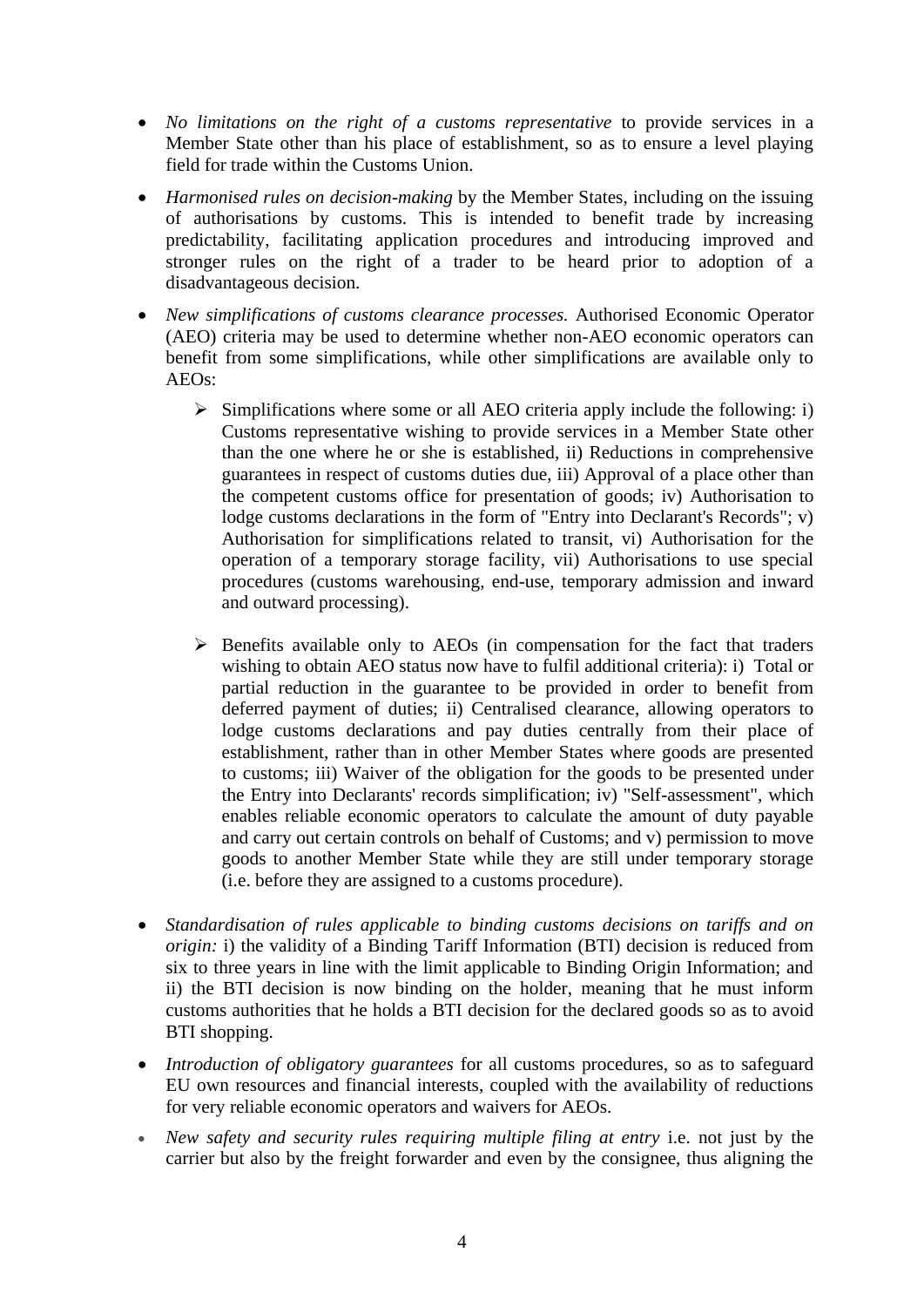arrangements with international standards (e.g. WCO Framework of Standards to Secure and Facilitate global trade).

- *Relaxation of the rules on temporary storage,* including the extension of the storage period to 90 days (as opposed to the previous 20 or 45 days, depending on whether the goods were carried by sea), and enabling goods to be moved under temporary storage between facilities without transit procedures.
- *Merger of the customs "inward processing", "processing under customs control" and destruction procedures.* In addition, the holder of an authorisation to use a customs procedure now has more time to decide whether to re-export the final goods, have them destroyed or enter them into free circulation.

# **c. Electronic systems**

Under the UCC, the exchange of information between economic operators and customs authorities as well as between customs authorities must, by 2020, be based entirely on electronic data-processing techniques. This is perceived as a major step forward to facilitate legitimate trade, reduce administrative burdens and ensure that harmonised requirements apply throughout the EU. To achieve this goal, seventeen electronic systems are being upgraded or developed in accordance with the timetable set out in the UCC Work Programme. These systems can be divided into two categories: i) fourteen trans-European systems to be developed or upgraded by the Commission in cooperation with the Member States, including central systems and systems that have a national component to be implemented by the Member States; and ii) three national systems that have to be developed or upgraded by the Member States.

The fourteen trans-European systems (including those with national components) are as follows:

- 1. Registered Exporter System *REX* (new): aims to make available up-to-date information on both registered exporters established in GSP countries (countries that benefit from the EU's Generalised Scheme of Preferences that provides preferential access to the EU market) and European Union operators exporting to GSP countries and certain other countries;
- 2. Binding tariff information *BTI* (upgrade): aims to align with the UCC the database containing all binding tariff information that has been issued by customs authorities of Member States;
- 3. Customs decisions system *(CDS)* (new): aims to harmonise across the Union the processes for customs decisions related to the application of customs legislation, by facilitating consultations during the decision-taking period and the management of the authorisations process;
- 4. Uniform User Management & Digital Signature *UUM&DS or "EU Trader Portal"* (new): aims to provide direct and EU-harmonised trader access to different electronic customs systems as defined in the UCC;
- 5. Authorised Economic Operators *AEO* (upgrade): aims to improve the business processes related to AEO applications and authorisations taking account of the UCC changes;
- 6. Economic Operator Registration and Identification System *EORI* (upgrade): aims at providing a minor upgrade to the existing system that enables the registration and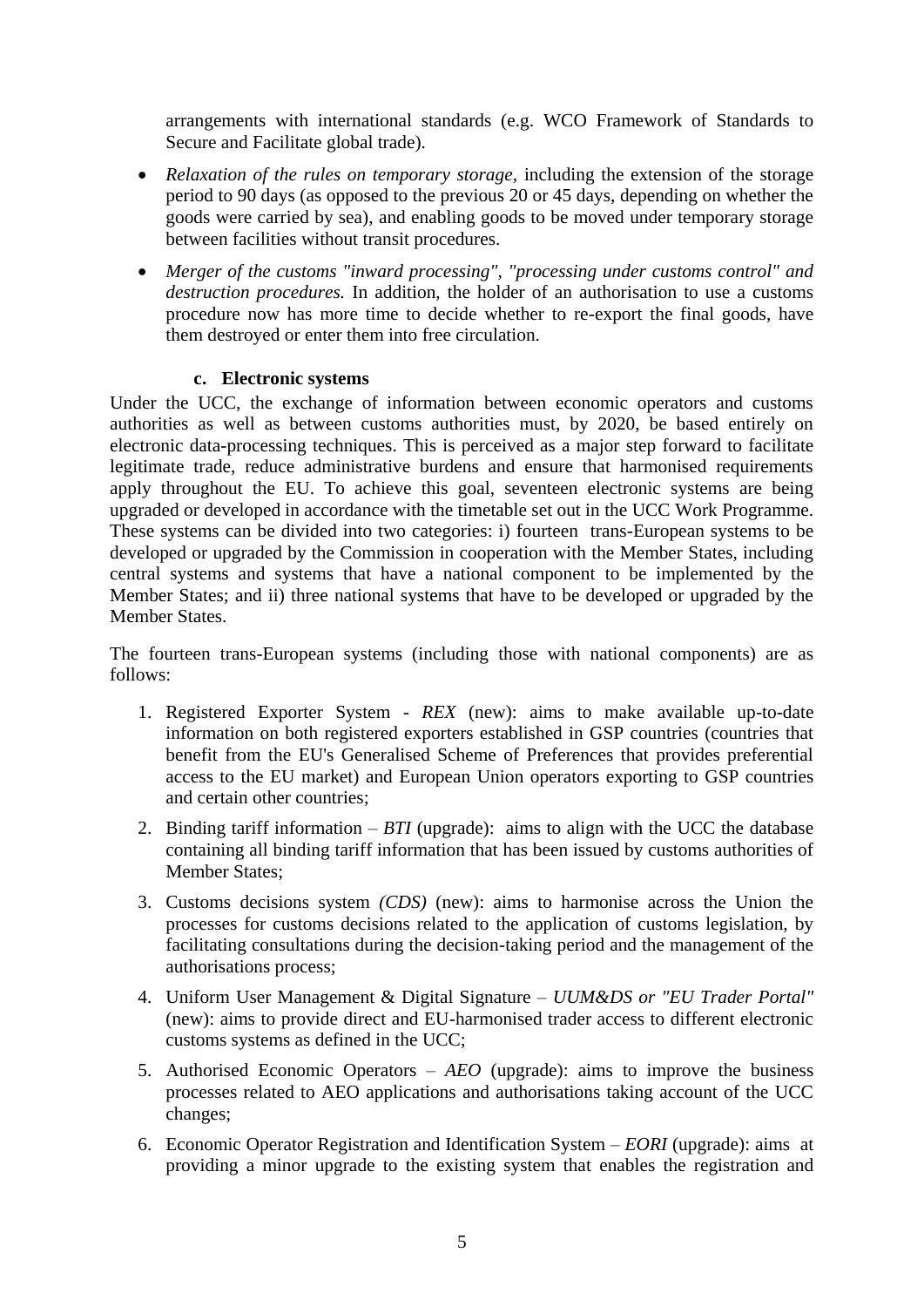identification of economic operators of the Union and third country persons active in customs matters in the Union;

- 7. Common customs tariff and surveillance *Surveillance* (upgrade): aims to upgrade, so as to align with UCC requirements, the existing database that records and centralises all EU trade data (imports and exports) provided on a daily basis by the national customs authorities;
- 8. Proof of Union Status *PoUS* (new): will store, manage and retrieve all declarations that traders provide to prove the Union status of their goods;
- 9. New Computerised Transit System *NCTS* (upgrade): aligns the existing transit system to the new UCC requirements such as the registration of "en route" events, the alignment of information exchanges to UCC data requirements and the upgrade and development of interfaces with other systems;
- 10. Automated Export System *AES* (upgrade of both the existing trans-European system and of the existing National Export Systems): aims to implement the UCC requirements for export and exit of goods;
- 11. Standardised Exchange of Information for Special Procedures *INF* (new): develops a new system to support and streamline the processes of data management and the electronic handling of data in the domain of Special Procedures;
- 12. Centralised Clearance for Import *CCI* (new): aims to coordinate between relevant customs offices the processing of customs declarations and the authorisation to release goods so that economic operators can centralise their dealings with customs authorities;
- 13. Guarantee Management *GUM* (new): aims to allow a real time allocation and management across the EU of comprehensive customs guarantees that traders lodge where there are risks that duties might not be paid;
- 14. Import Control System *ICS* (upgrade): aims to strengthen the safety and security of the supply chain by means of improving data quality, data filing, data availability and data sharing in regard to Entry Summary Declarations and related risk and control information.

The three systems that Member States have to develop, or upgrade, are as follows:

- 1. Harmonisation and facilitation of special procedures *SP*: national systems will have to implement all UCC changes required for customs warehousing, end-use, temporary admission and inward and outward processing;
- 2. Notification of Arrival, Presentation Notification and Temporary Storage *NA, PN, TS:* defines the automation of processes at national level in respect of Notifications of Arrival of means of transport, Presentation of goods and declarations for Temporary Storage, as described in the UCC, and supports harmonisation across the Member States as regards the data exchange between trade and customs;
- 3. National Import Systems *NIS*: aims at implementing all process and data requirements deriving from the UCC which relate to imports.

# **3. REVIEW**

**a. State of implementation of the UCC legislative package**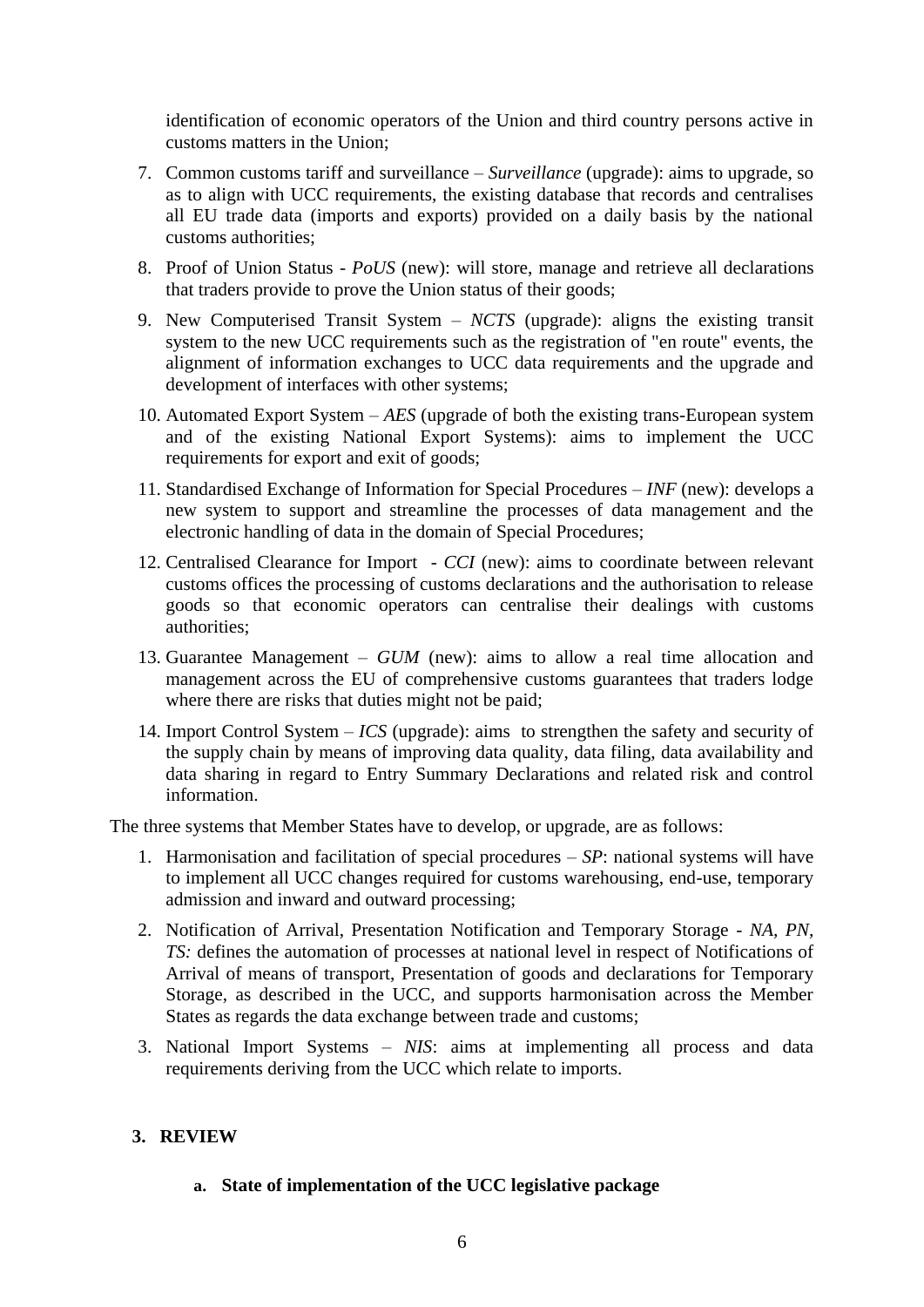The UCC package was implemented on time on 1 May 2016. The Commission has not so far identified any major problems in its application, although it is clear that both the benefits and the impact of the UCC will only be fully evident when all the related IT systems have been deployed.

Since the UCC's entry into force, the Commission has continued the process of regular meetings with Member States and trade representatives in order to identify and address problems with the legislation, assist in its interpretation and explore the scope for further simplification of processes. This consultation process is in line with the commitments made by the Commission in its Communication on Developing the EU Customs Union and its Governance.<sup>14</sup> The Commission has paid particularly close attention at all times to the need for realistic timelines and to the costs and general impact of the changes on customs and trade.

In addition, Member States and trade representatives have collaborated with the Commission on several guidance documents that address the practical application of the new rules.

The Commission has set up a number of project groups<sup>15</sup> under Customs 2020, involving both Member States and trade representatives, to look at some concrete business cases:

- *A project group on Simplifications*, to develop the benefits of Self-assessment, Entry in the Declarant's Records and Centralised Clearance.
- *A project group on low-value imports*, to analyse the most appropriate way to ensure a level playing field between postal operators and express couriers, given the increase in Internet sales and the consequent obligation on customs to ensure appropriate controls and protect citizens and EU financial interests without hindering legitimate trade.
- *A project group on transit*, to work on the use of an electronic transport document (ETD) as a transit declaration for air transport or maritime transport.
- *A project group on guarantees,* to explore how the conditions to benefit from a total or partial reduction of the level of comprehensive guarantee could better respond to economic reality.

Furthermore, pilot testing in conjunction with trade and Member States is ongoing, as provided for in the UCC, to test new methods and find better ways to address challenges such as those posed by increased internet sales, lack of availability of data and the need for systems-based approaches.

This process of regular dialogue with stakeholders has led to some further amendments and additions to the UCC legal package since 1 May 2016, as follows:

i. An amendment to Article 136 UCC concerning goods that have temporarily left the customs territory of the Union by sea or air. This amendment<sup>16</sup> was necessary to ensure proper customs supervision in the case of certain goods which enter the

<sup>1</sup> <sup>14</sup> COM/2016/0813 final

See the Commission's register of expert groups at <http://ec.europa.eu/transparency/regexpert/index.cfm?do=search.result&page=1>

<sup>&</sup>lt;sup>16</sup> Regulation (EU) 2016/2339 of the European Parliament and of the Council of 14 December 2016 amending Regulation (EU) No 952/2013 laying down the Union Customs Code, as regards goods that have temporarily left the customs territory of the Union by sea or air (OJ L 354, 23.12.2016, p. 32)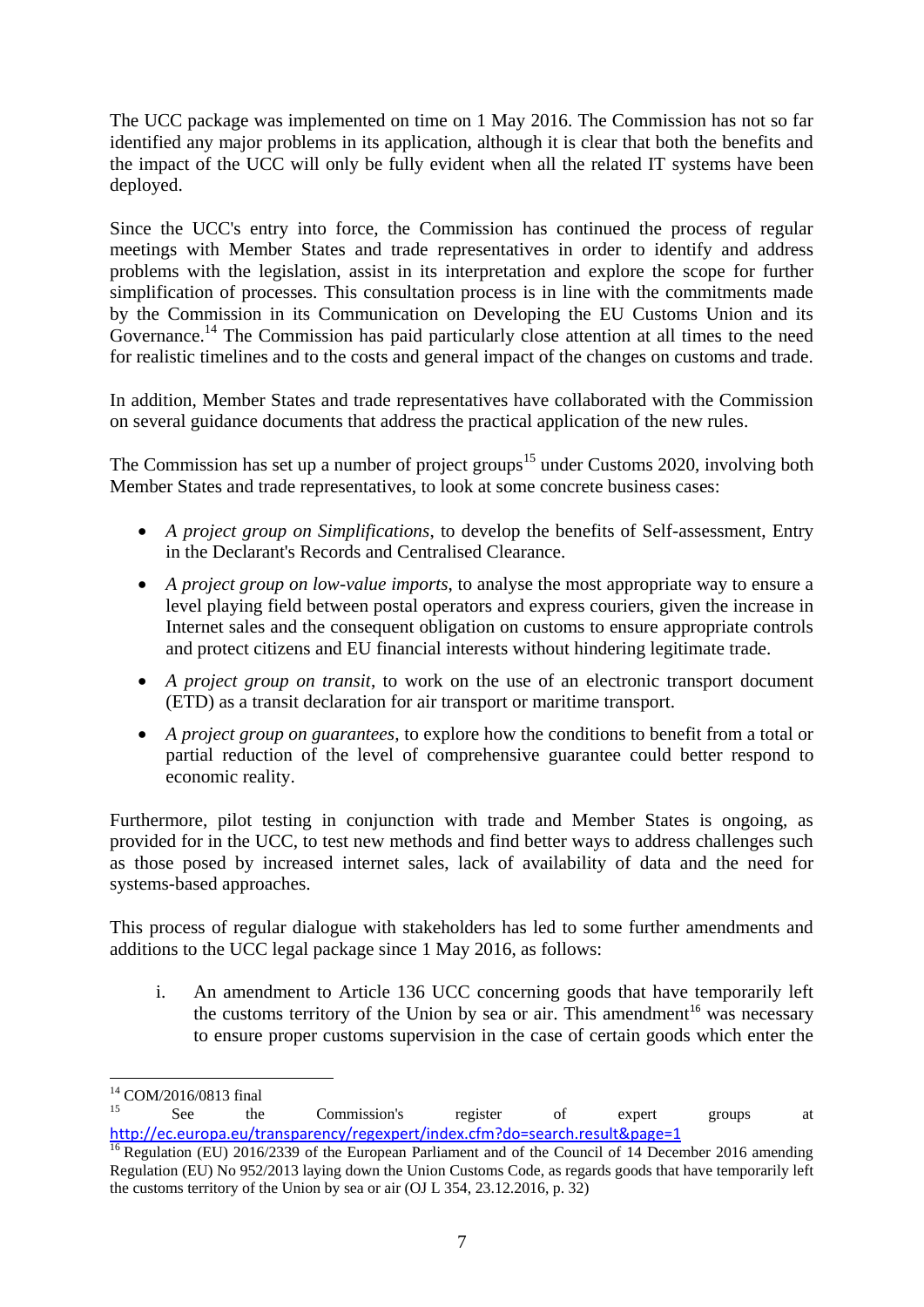Union through one port but continue their journey on a container ship to a second port in the Union and are only unloaded in that second port. As a result of the amendment, the goods must also be presented to customs in that second port.

- ii. An amendment to the the UCC Implementing  $Act^{17}$ , so as to better adapt the legislation to the needs of authorities and trade and to better guarantee the effective and uniform application of rules. The most substantial amendments, which were introduced at the request of trade representatives, can be summarised as follows:
	- o The rules governing a long-term supplier's declaration have been clarified and made simpler. Trade representatives particularly welcomed the reintroduction of the possibility for traders to issue at any moment in the year a single declaration covering the full calendar year;
	- o More time has been given to exporters to obtain a Registered Exporter (REX) number (allowing exporters to self-certify the origin of goods) for the purposes of the EU-Canada Trade Agreement (CETA); and
	- o The rules for designating the customs office of exit in cases of export followed by transit of excise goods have been improved.
- iii. Adoption of an Implementing  $Act^{18}$  on technical arrangements for developing, maintaining and employing electronic systems for the exchange of information and for the storage of such information under the Union Customs Code. It lays down the rules governing the Customs Decisions System and the Uniform User Management and Digital Signature system (see section b below).
- iv. It is likely that the Delegated Act, and the Implementing Act, will need to be amended again in 2018 to deal inter alia with the following points:
	- o A new *definition of exporter* in Article 1(19) of the Delegated Act whereby the exporter will still be required to be established in the EU but the condition that the exporter must hold the sale contract will be softened. Trade representatives argue that the current definition does not adequately reflect existing business models, such as where the seller is established outside the EU.
	- o An amendment to Articles 114 and 134 UCC Delegated Act to introduce flexibilities in the customs formalities applicable for transactions between a *Special Fiscal Territory* and its mainland (i.e. for transactions within a single Member State).
	- o Extension beyond a day in the deadline in Article 115 UCC Delegated Act to declare *goods stored in other than a temporary storage facility*. The modification would be designed to ensure that the time-period is more manageable for both trade and customs while still being kept short to avoid abuses.

**.** 

<sup>&</sup>lt;sup>17</sup> Commission Implementing Regulation (EU) 2017/989 of 8 June 2017 correcting and amending Implementing Regulation (EU) 2015/2447 laying down detailed rules for implementing certain provisions of Regulation (EU) No 952/2013 of the European Parliament and of the Council laying down the Union Customs Code (OJ L 149, 13.6.2017, p. 19–56)

<sup>&</sup>lt;sup>18</sup> Commission Implementing Regulation (EU) 2017/2089 of 14 November 2017 on technical arrangements for developing, maintaining and employing electronic systems for the exchange of information and for the storage of such information under the Union Customs Code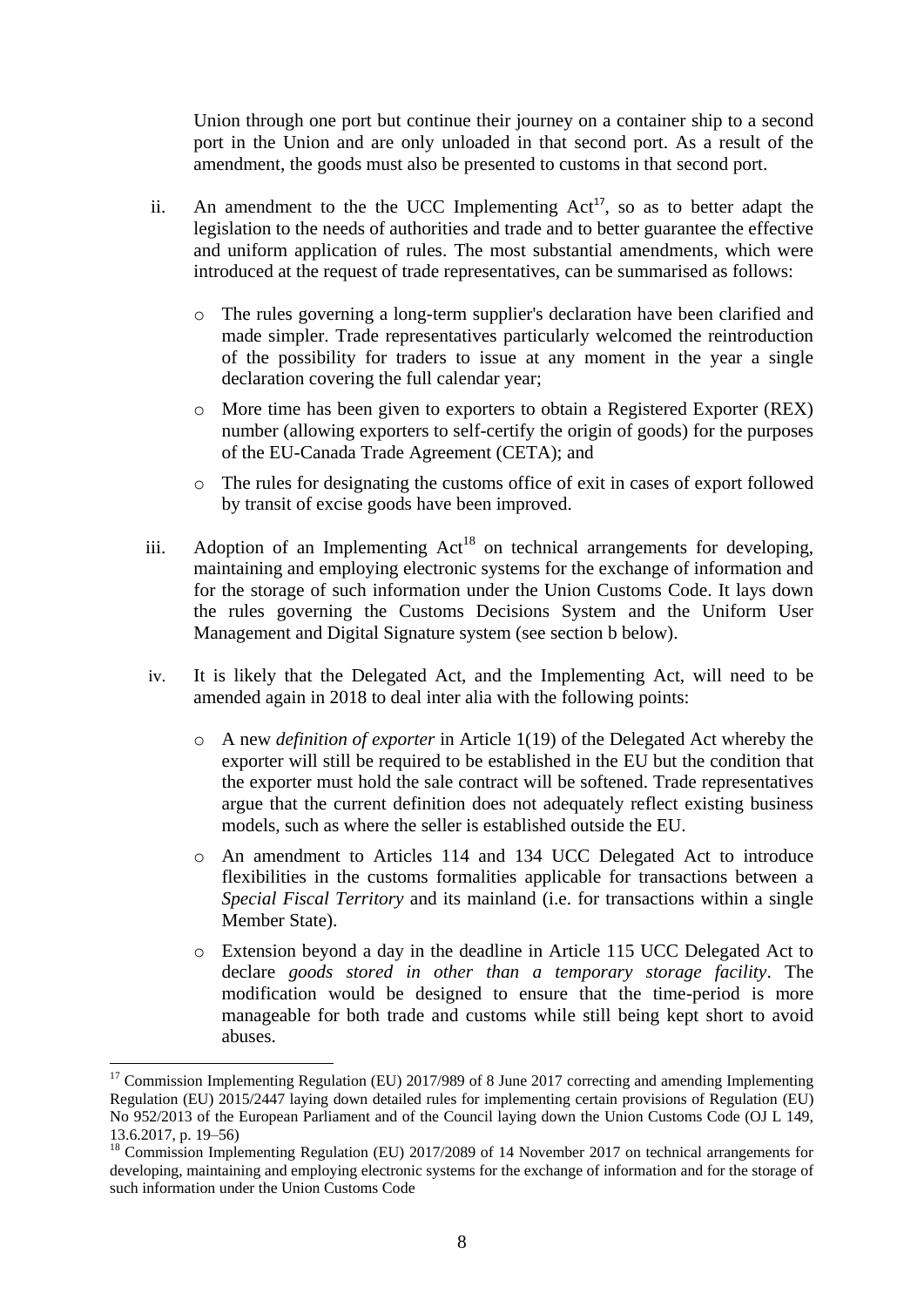- o Amendment of an existing provision which requires a printout of the *fishing logbook,* including confidential commercial information, to be provided to the customs authorities of third countries so that those authorities can certify that sea-fish products transhipped and transported through their country or territory have not been manipulated. The fish industry has alerted the Commission to a problem of being required to disclose confidential commercial information on where fish have been caught so the amendment would ensure that there would be no sharing of confidential information belonging to EU vessels.
- o Amendment to the Delegated Act to restore a provision that existed under the CCC legislation. Trade representatives have noted that the UCC package does not contain any provision specifically allowing a holder of authorisations for end use to *store in a single tank* energy products classified under different subheadings. For reasons related to the technical characteristics of these products, that restriction makes it impossible in practice to use such end use authorisations.
- o Amendment to the regulatory framework applicable to *cars rented outside the EU by EU residents*. Currently, if the cars are non-EU plated, they are subject to import duty when they enter the EU customs territory (except where an EU resident uses a rented car to return to his place of residence). This has been considered too restrictive in the case of EU residents renting cars for short periods so the Delegated Act may be amended to rectify this issue.
- o Amendment to the rules of origin so that a *preferential tariff treatment can be granted to processed products* that have been obtained from imported goods that themselves qualified for preferential tariff treatment under the inward processing procedure. This amendment would offer to the economic operators concerned a tariff treatment equivalent to the one they enjoyed, under the customs procedure known as processing under customs control, when the CCC was in force.
- o Some technical amendments to better adapt to the situation of exporters the rules on registration for the REX electronic system.

Apart from the above more general amendments to the UCC package, the Commission has also, as it did under the CCC, used its powers under the UCC to adopt implementing acts on several occasions for specific or technical purposes, such as for the tariff classification of goods and for temporary derogations from the rules on preferential origin.

### **b. State of implementation of the UCC Work Programme**

The first deadline for the operation of some of the seventeen IT systems listed in the UCC Work Programme was 2017 and this deadline has been met:

• On 1 January 2017, the Commission launched the Registered Exporter (REX) system. This new database contains the data on registered exporters in beneficiary countries of the Generalised System of Preferences of the EU and on some registered operators in the EU, including in the context of the free trade agreement with Canada. This allows an economic operator to check whether a supplier is registered to be allowed to make out statements on origin and will also allow EU customs authorities to validate REX numbers provided in customs declarations against the central database. About 20,000 exporters have been registered in the EU and about 11,000 exporters have been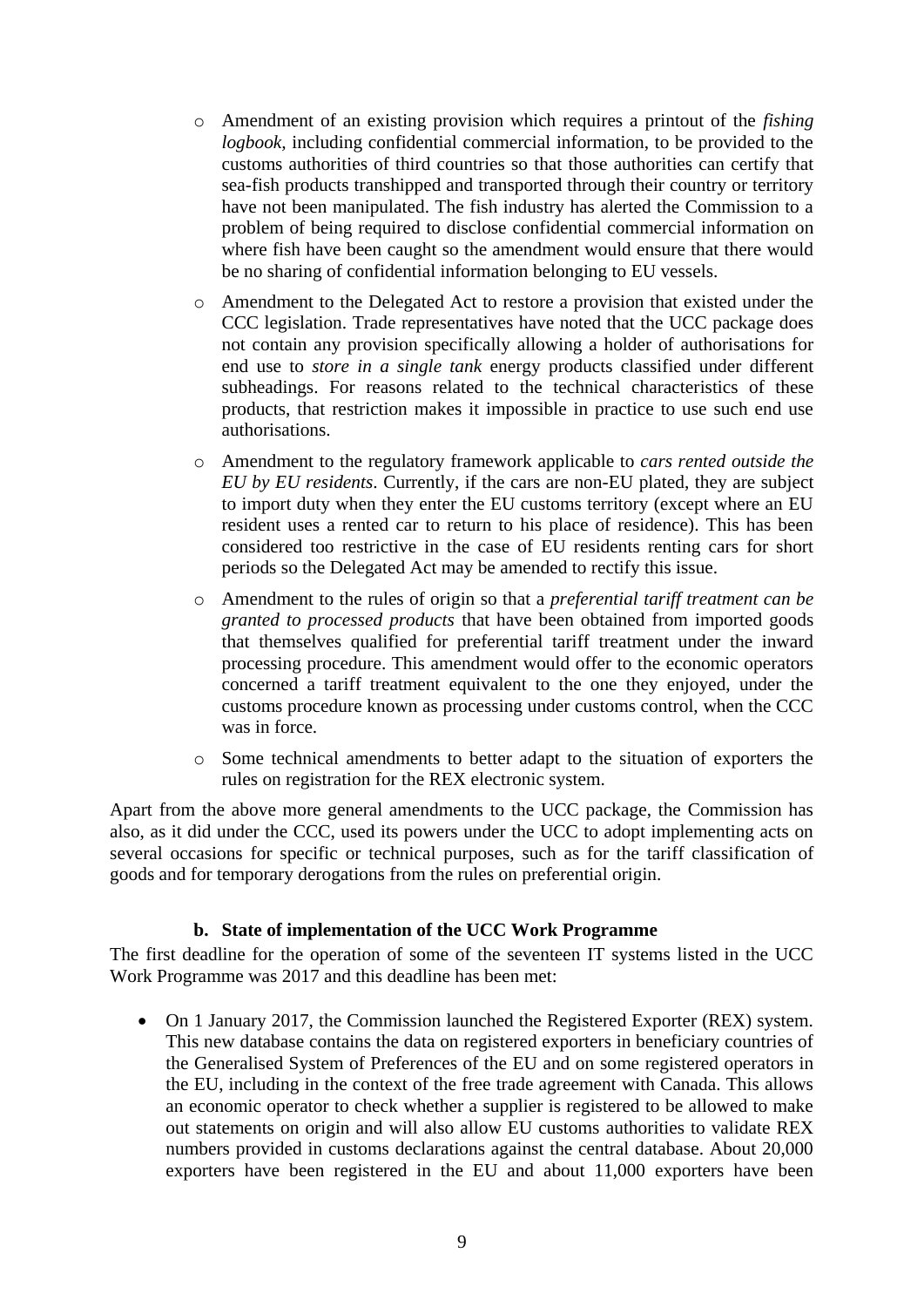registered in the GSP beneficiary countries already applying the system. The feedback received from economic operators, from EU customs authorities and from competent authorities in the GSP beneficiary countries has been very positive with no complaints so far.

- In October 2017, the Commission launched the Customs Decision system and the Uniform User Management & Digital Signature system (UUM&DS) together. The Customs Decisions System represents a major step in the harmonisation of the way customs authorisations are managed across the 28 Member States. The system has common components (EU trader portal, central customs decisions management system and customer reference services) and national components (national trader portal and national customs decisions management system). It allows the processing of twenty two customs authorisations such as those for simplified declarations, centralised clearance, inward and outward processing, comprehensive guarantees, deferred payment, transit and several more. The Economic Operator can file the applications for authorisations via the UUM&DS which allows him access to the Decision System.
- The first phase of the Binding tariff information (BTI) system was completed in October 2017, which was the target date for the completion of that phase.

Most of the other electronic systems are also on track for completion by the dates set out in the Work Programme. In effect, it is expected that close to eighty per cent of the Commission's work on the trans-European systems will be completed by 2020.

However, it has also become clear that not all the systems can be fully completed by the 2020 deadline. That deadline was always an ambitious one, given the complexity of the task and the costs of introducing new IT systems across the EU. When setting that deadline, it was anticipated that the rules supplementing and implementing the UCC (the Delegated Act, Implementing Act and Transitional Delegated Act) would be adopted very soon after the adoption of the UCC in 2013, so that their provisions could be taken into account in developing the IT systems. However, discussions on the supplementing and implementing provisions took much longer than expected and the acts were only adopted in their final form in late 2015/early 2016. This led in turn to a delay in producing the functional specifications for the electronic systems dealing with declarations and notifications, which are based on the data requirements laid down in Annexes B of the UCC Delegated and Implementing Acts. The complexity of the systems has only become fully apparent on the completion of these technical specifications.

In addition, the harmonisation of the data requirements (i.e. the data that the customs authorities of the Member States require from economic operators) has proved to be one of the main challenges for the development of the IT systems. Data harmonisation is crucial for the interoperability of the different electronic systems and for a harmonised application of the legal rules. It is also crucial so as to ensure alignment with international data models such as that of the World Customs Organisation and thus ensure linkages with third countries' IT systems and facilitate trade. However, this work involves a much heavier than expected investment in terms of time and in financial terms in fully reprogramming some of the existing electronic systems.

Another challenge is that, as the electronic systems are closely interlinked with each other, it is important to implement them in the right order (sequencing) so as to ensure that interdependencies are respected and that the changes for administrations and trade are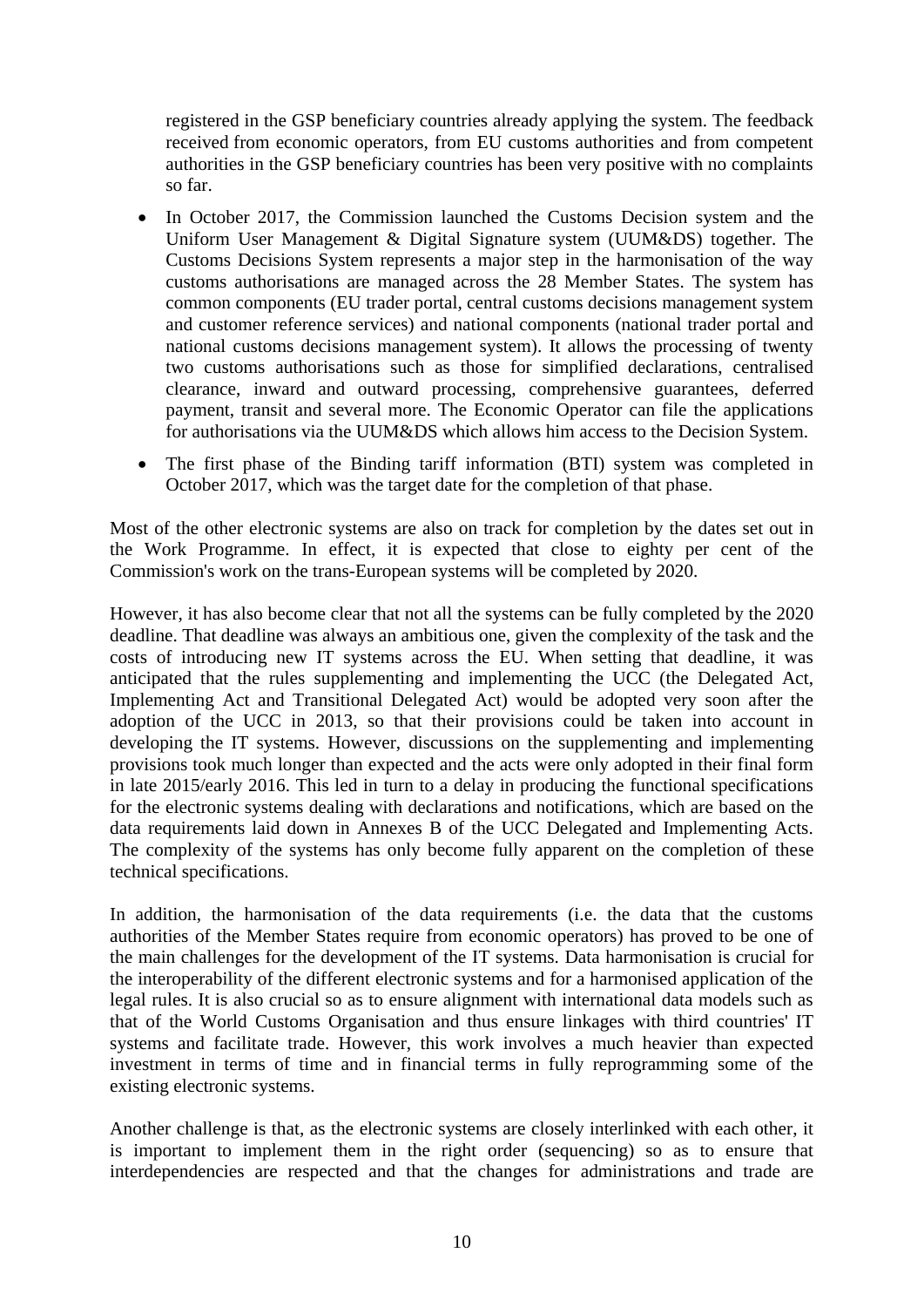introduced in a structured and coherent manner.

Particular issues arise in relation to the upgrade of the Import Control System (ICS). This system was designed in response to concerns about security following the 9/11 attacks and in the framework of the standards for international trade advocated by the World Customs Organisation. It requires carriers to send a certain number of data elements electronically to the EU customs office of first entry before merchandise enters the territory and in most cases, even before the merchandise leaves the country of export. The aim under the UCC is to improve the existing ICS. "ICS2" would, for example, introduce a central European repository so as enable the collection of high quality and real time advance cargo information; provide for multiple filing (i.e. so that not only a carrier but also an importer, consignee, or other relevant persons could provide the necessary data on the goods entering the custom union); provide for a harmonised trader interface to allow economic operators to submit advance cargo information in a standardised and harmonised way; and provide tools to help customs authorities screen for risk management purposes the high volumes of information stored in the repository. However, it has become clear that the work involved in the ICS is much greater than expected, in particular because of the high security requirements for data in the central repository, high operational costs, the above-mentioned need to harmonise data requirements and the need for more shared functionalities at EU level so as to reduce the requirement for parallel costly national investments.

### **c. Next steps**

The Commission will continue the process of regular discussion with Member States and business to ensure that the UCC *facilitates trade*. The simplification of customs legislation and procedures introduced by the UCC is already having a good impact and it has largely been welcomed by economic operators. However, some argue that the UCC does not go far enough in facilitating trade. They point to the fact that AEO status is now compulsory to benefit from certain simplifications and that this will disadvantage small companies that are not able to invest in acquiring AEO status, even though it was business which requested some special benefits for AEOs in return for the investment and effort that the economic operators involved invest in obtaining AEO authorisation. Many trade representatives also point out that it will take too long for the benefits of the UCC to fully materialise because of the long transitional periods allowed for the continued co-existence of paper based systems in some Member States although others seek longer transitional periods for the completion of all the new electronic requirements. Furthermore, some trade representatives point to continuing differences between Member States in interpretation of rules.

The Commission will also continue to work in close consultation with stakeholders *to identify errors and technical anomalies* in the legislative package. The UCC legal acts are more than 2,000 pages long and therefore it is inevitable that adaptations will continue to be necessary to the legislative package. The previous CCC and its corresponding Implementing Provisions required several amendments.

On the side of customs authorities, a critical function is to *protect revenues and ensure safety and security.* Efforts must also continue, therefore, to ensure that the balance between controls and trade facilitation is right and that any problems in this regard are addressed quickly. This work will involve continued intensive engagement with the European Parliament, the European Court of Auditors and services within the Commission responsible for protecting EU own resources and for combating fraud.

As regards the *UCC electronic systems*, the Commission believes it is necessary to extend the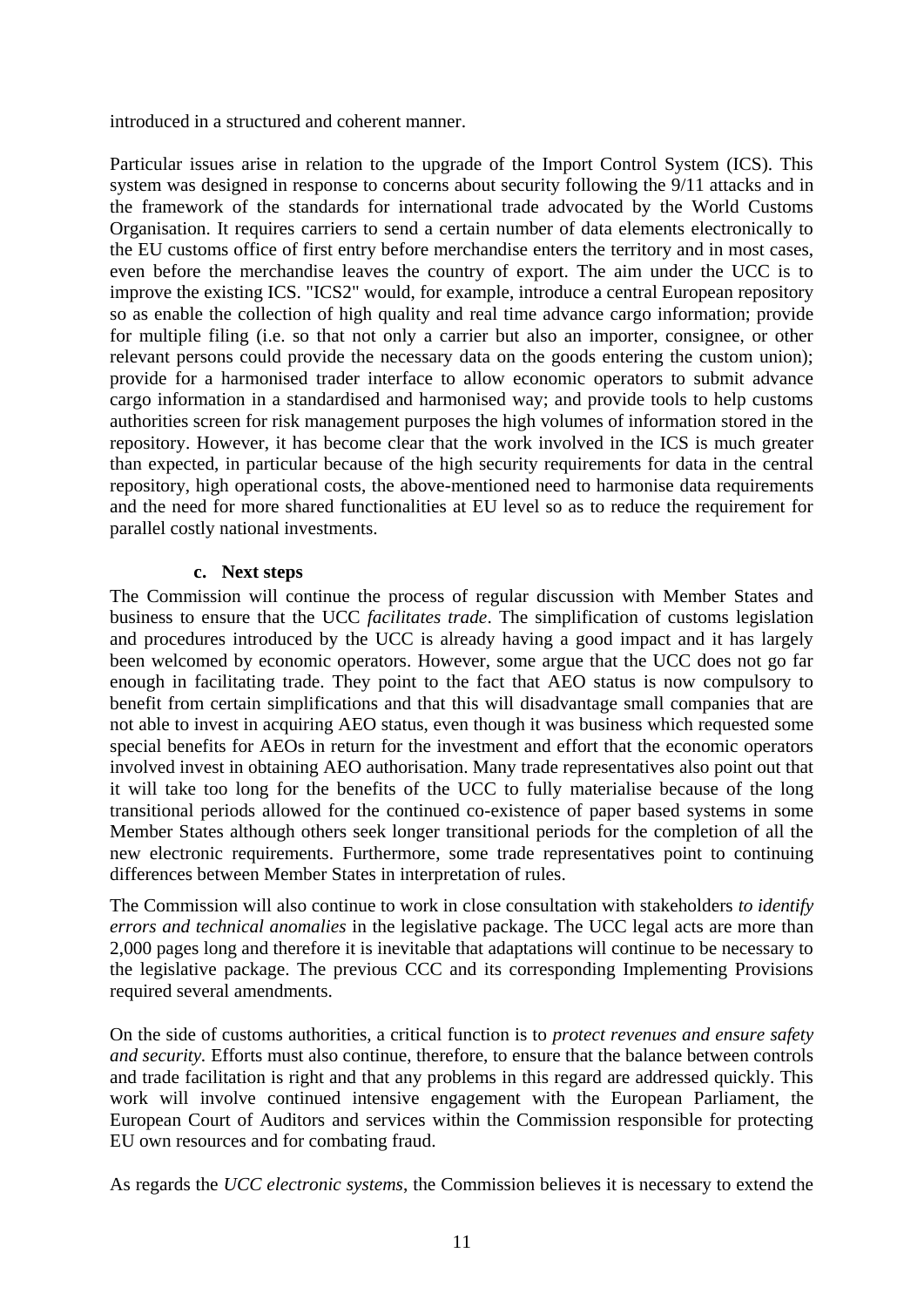deadline for some systems in order to ensure a smooth implementation of the others by the 2020 target date. Member States and business need realistic timetables and legal certainty about the arrangements for the exchange and storage of customs information and need on average two years to make arrangements for each electronic system. If some systems are not likely to be implemented by that date, this must be clarified by 2018 and certainty must be provided about the legal rules that will apply in the absence of such systems.

In consequence, the Commission proposes the following:

i) It will carry out an interim evaluation of the UCC by end 2021, and a comprehensive fitness check once all the electronic systems have been implemented. The fitness check will enable the Commission to decide in the longer term whether any major policy changes need to be made so that the UCC remains fit for purpose in a global trading environment and so that it continues to ensure a proper balance between trade facilitation and controls.

ii) Prior to the fitness check, the Commission may continue to present proposals for any corrections or technical amendments to the UCC legal package that become necessary to ensure the continued smooth functioning of the legislative framework.

iii) The Commission will consider tabling a legislative proposal in early 2018 for an extension to the deadline for the continued use of transitional arrangements in respect of the limited number of electronic systems that cannot be fully implemented by the deadline of 2020. This will be followed by a Commission Implementing Decision with a corresponding update to the Work Programme. At this time, the systems which look likely to require further work beyond 2020 are as follows:

- the upgrades of the Import Control System (ICS), the New Computerised Transit System (NCTS) and the Automated Export System (AES) plus the export component of the Special Procedures System; and
- the introduction of the Centralised Clearance for import (CCI), Proof of Union Status (PoUS) and Guarantee Management (GUM) Systems.

The Commission has consulted Member States about these electronic systems that require further work and has drawn up this tentative planning on the basis of the responses received from Member States. It has also consulted trade representatives at the regular meetings of the Trade Contact Group that gathers representatives from diverse trade associations.

# **4. EXERCISE OF THE POWER TO ADOPT DELEGATED ACTS**

Under Article 284 UCC, the Commission is empowered to adopt delegated acts in accordance with the procedure set out in Article 290 TFEU, in order to supplement or amend certain nonessential elements of the UCC Regulation, for a period of five years starting on 30 October 2013. Article 284 (2) requires the Commission to draw up a report to the European Parliament and to the Council in respect of the use of this power to adopt delegated acts. The Commission is required to prepare the report no later than nine months before the end of the five year period, namely by 30 January 2018.

The UCC empowers the Commission to adopt delegated acts under the following provisions: Articles 2, 7, 10, 20, 24, 31, 36, 40, 62, 65, 75, 88, 99, 106, 115, 122, 126, 131, 142, 151, 156, 160, 164, 168, 175, 180, 183, 186, 196, 206, 212, 216, 221, 224, 231, 235, 253, 265, and 279.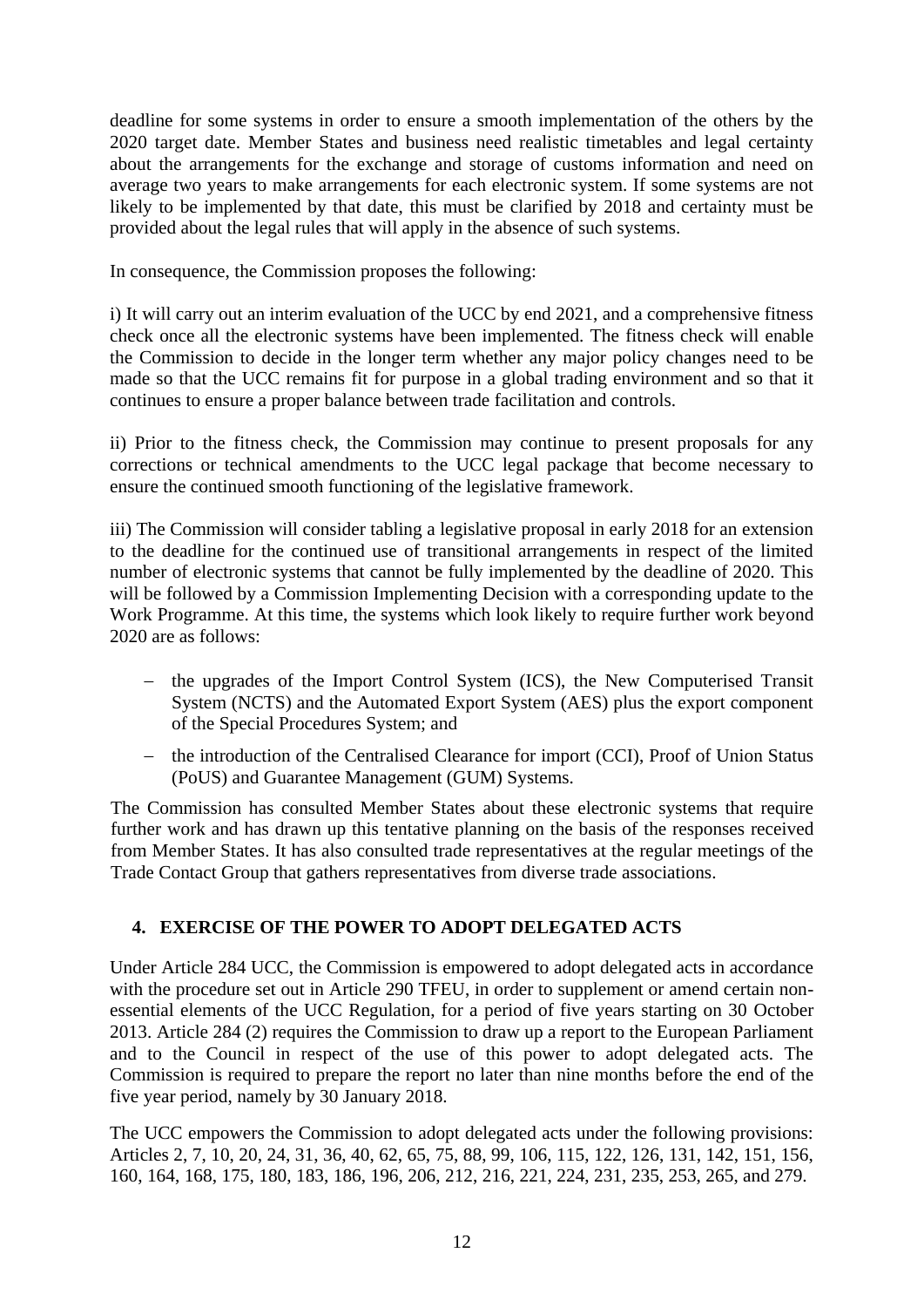Until November 2017, the Commission exercised its power to adopt delegated acts four times (see section 2.a):

- **a**) To adopt the UCC Delegated  $Act^{19}$ . The table in the Annex links the provisions in the UCC Delegated Act with the empowerments conferred on the Commission by the Code;
- **b**) To adopt the UCC Transitional Delegated  $Act^{20}$ , on the basis of the empowerment in Article 279 of the Code;
- **c**) To correct Articles 136 and 141 of the UCC Delegated  $Act^{21}$  on the basis of the empowerment in Article 160 of the Code; and
- **d**) To correct Annex 12 of the UCC Transitional Delegated  $Act^{22}$ , on the basis of the empowerement in Article 279 of the Code.

When preparing the delegated acts the Commission consulted all relevant stakeholders, in particular Member States' experts and economic operators from the trade, logistics and business sector. Experts from the Member States and the business community discussed and supported the provisions included in the delegated acts.

Throughout the procedural and decision-making process, the Commission ensured the timely and appropriate transmission of relevant documents to the European Parliament and to the Council. The European Parliament and the Council did not object to the adoption of any of those acts.

In order to ensure that the EU customs legislation is constantly adapted to the technical requirements and technological progress of customs activity, the Commission is of the view that the power to adopt delegated acts conferred on it by the UCC should be extended for a further period of five years, in accordance with Article 284(2) of the UCC.

# **5. CONCLUSION**

With this report the Commission complies with i) the request of the European Parliament for a report on the implementation of the UCC and ii) its obligation to report to European Parliament and Council on its use of delegated powers under Article 284(2) of the UCC Regulation.

*As regards the implementation of the UCC,* the Commission views as a considerable achievement the fact that the UCC which introduced such major changes has not encountered any major legislative problems during its first eighteen months of implementation. The process of regular consultation with Member States and trade has led to the speedy resolution of any technical errors that have become evident since the adoption of the Code in 2013. At the same time, it is clear that the impact of the UCC must be studied in a comprehensive way in the future so as to determine whether the UCC has met the goals for which it was designed or whether any policy adjustments are needed. The Commission proposes, therefore to:

**.** 

<sup>&</sup>lt;sup>19</sup> See footnot[e 6](#page-2-0)

<sup>&</sup>lt;sup>20</sup> See footnot[e 8](#page-2-1)

 $21$  See footnot[e 11](#page-3-0)

 $22$  See footnot[e 12](#page-3-1)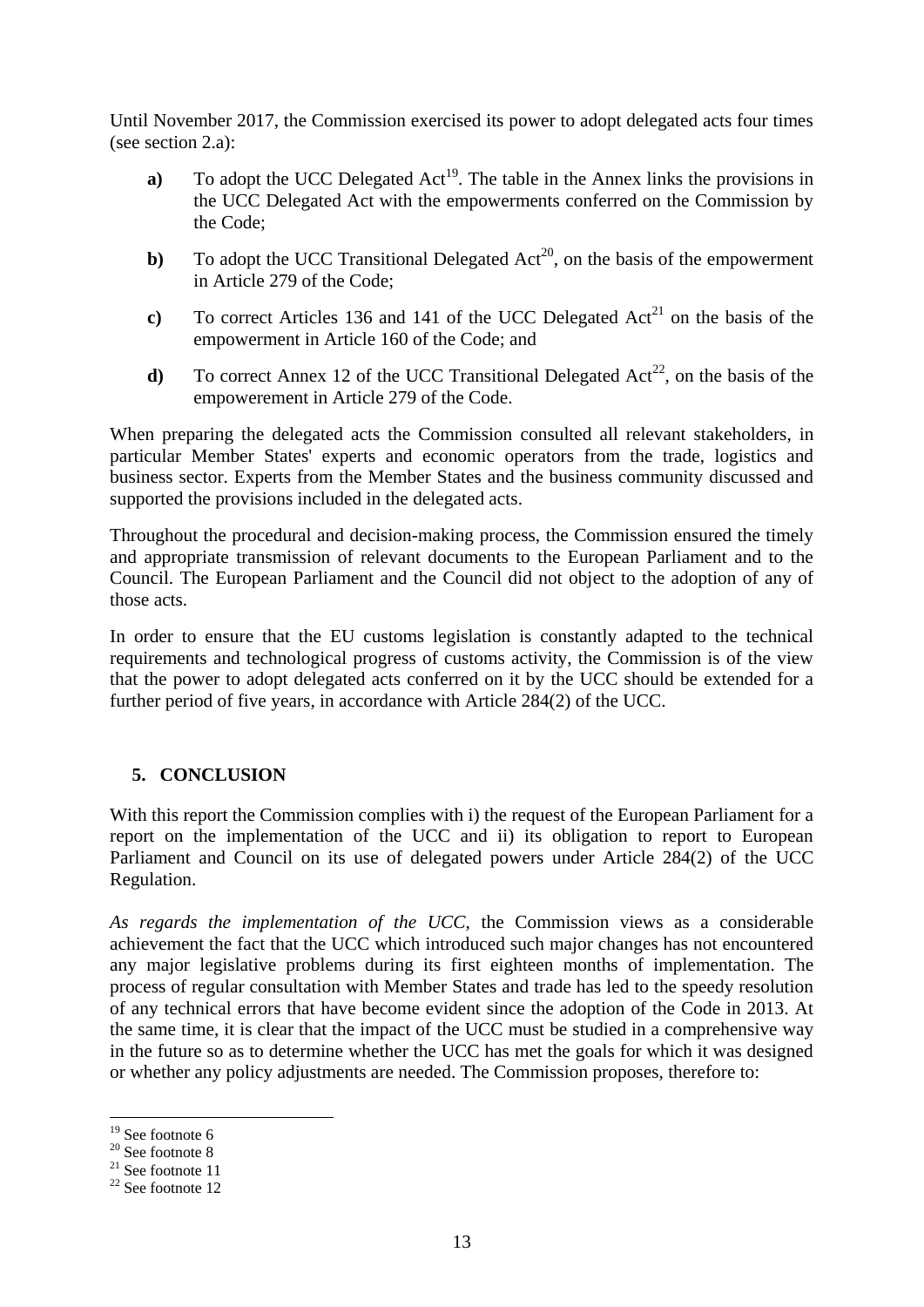- carry out by 2021 an interim evaluation of the UCC legal framework and the electronic systems implemented by that date
- carry out a more comprehensive fitness check once all the electronic systems have been implemented;
- continue to propose corrections or technical amendments to the UCC legal package necessary to ensure the continued smooth functioning of the legislative framework;
- consider tabling a legislative proposal in early 2018 for an amendment to the UCC, so as to extend to 2025 at the latest the period during which transitional arrangements can be used in respect of the customs formalities that are dealt with by the IT systems which cannot be fully implemented by 2020;
- update the UCC Work Programme via a Commission Implementing Decision.

*Concerning the use of the power to adopt delegated acts conferred by Article 284 (2) of the UCC*, the Commission believes that it has exercised these powers actively and appropriately. At the same time, the Commission considers that this delegation of power should be extended in order to enable it to propose any further measures necessary to adapt customs legislation to technical and technological progress as well as to the dynamics of trade.

The Commission invites the European Parliament and the Council to take note of this report.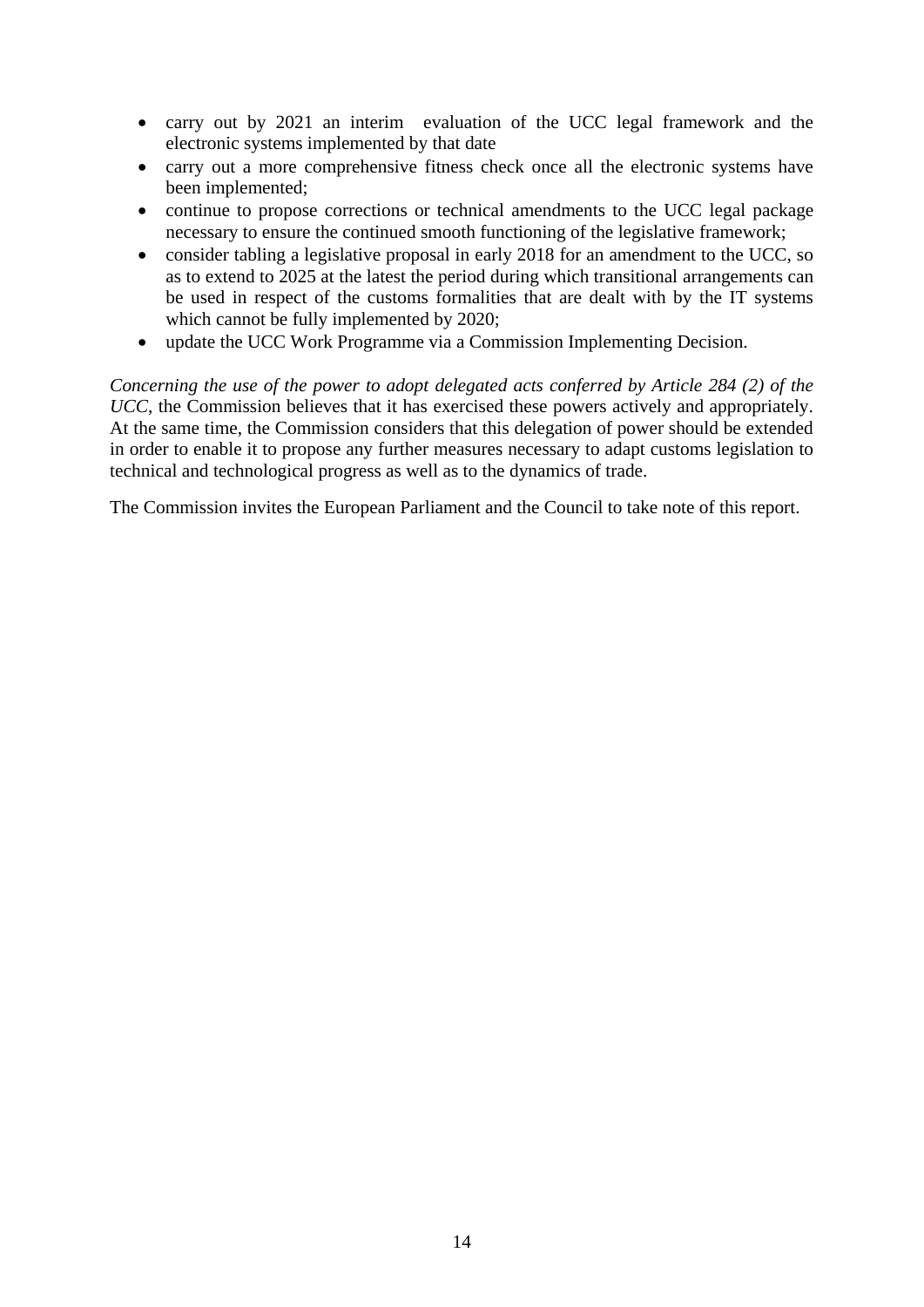### **Annex**

| <b>UCC</b> empowering<br>provisions                                                             | UCC DA provisions adopted in accordance with the delegation of<br>power                                                                                                                                                                                                                                                                                                                                                                                                                             |
|-------------------------------------------------------------------------------------------------|-----------------------------------------------------------------------------------------------------------------------------------------------------------------------------------------------------------------------------------------------------------------------------------------------------------------------------------------------------------------------------------------------------------------------------------------------------------------------------------------------------|
| Article 2                                                                                       | Articles 114, 134, 188                                                                                                                                                                                                                                                                                                                                                                                                                                                                              |
| Article 7 (means for<br>exchange and storage of<br>information and common<br>data requirements) | Articles 2, 3, 4, 9, 19, 21, 38, 39, 40, 82, 85, 86, 87, 92, 93, 94, 95, 96,<br>116, 124, 124a, 125, 126, 126a, 127, 129a, 129b, 130, 131, 132, 133,<br>144, 154, 157, 160, 163, 164, 165, 175, 178, 181, 184, 185, 190, 196,<br>238, 241, 246, 247, 249                                                                                                                                                                                                                                            |
| Article 10                                                                                      | Articles 5, 6, 7                                                                                                                                                                                                                                                                                                                                                                                                                                                                                    |
| Article 20                                                                                      | Article 210                                                                                                                                                                                                                                                                                                                                                                                                                                                                                         |
| Article 24 (Decisions<br>relating to the<br>applications of customs<br>legislation)             | Articles 5, 8, 10, 11, 12, 13, 14, 15, 16, 17, 18, 19, 20, 22, 26, 27, 28,<br>29, 30, 82, 92, 97, 121, 123, 156, 162, 171, 172, 173, 186, 192, 194, 205                                                                                                                                                                                                                                                                                                                                             |
| Article 31 (Revocation<br>and amendment of<br>favourable decisions)                             | Delegation not yet used:<br>The provision concerns 1) cases where a favourable decision addressed<br>to several persons may be revoked both in respect of the person who<br>fails to fulfil an obligation imposed under that decision and also in<br>respect of the other persons involved; 2) exceptional cases in which the<br>customs authorities may defer the date on which revocation or<br>amendment takes effect.                                                                           |
| Article 36 (Management<br>of decisions relating to<br>binding information)                      | Delegation not yet used:<br>The provision concerns 1) the specific cases referred to in Article $34(7)$<br>point (b) and article 34(8), where Binding Tariff Information (BTI) and<br>Binding Origin Information (BOI) decisions are to be revoked; 2) the<br>cases referred to in Article 35, where decisions relating to binding<br>information are taken concerning other factors on the basis of which<br>import or export duty and other measures in respect of trade in goods are<br>applied. |
| Article 40                                                                                      | Articles 23, 24, 25                                                                                                                                                                                                                                                                                                                                                                                                                                                                                 |
| Article 62                                                                                      | Articles 31, 32, 33, 34, 35, 36                                                                                                                                                                                                                                                                                                                                                                                                                                                                     |
| Article 65 (Preferential<br>origin)                                                             | Articles 41, 42, 43, 44, 45, 46, 47, 48, 49, 50, 51, 52, 53, 54, 55, 56, 57,<br>58, 59, 60, 61, 62, 63, 64, 65, 66, 67, 68, 69, 70                                                                                                                                                                                                                                                                                                                                                                  |
| Article 75                                                                                      | Article 71                                                                                                                                                                                                                                                                                                                                                                                                                                                                                          |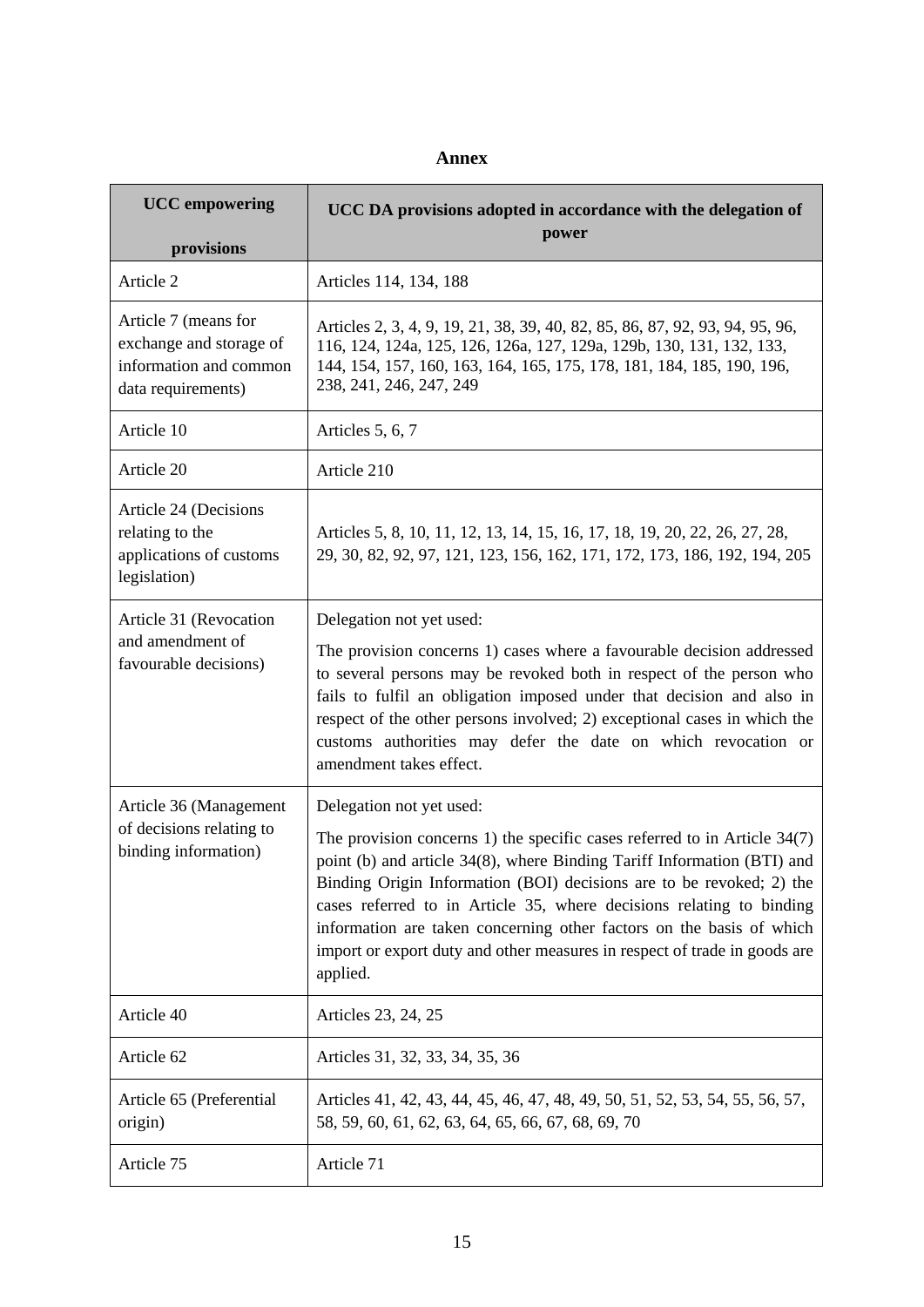| Article 88 (Customs debt)                                                                                        | Articles 72, 73, 74, 75, 76, 77, 78, 79, 80, 168                                                                    |
|------------------------------------------------------------------------------------------------------------------|---------------------------------------------------------------------------------------------------------------------|
| Article 99                                                                                                       | Articles 81, 82, 83, 84, 85, 86                                                                                     |
| Article 106                                                                                                      | Article 88, 92                                                                                                      |
| Article 115                                                                                                      | Articles 89, 90, 91,                                                                                                |
| Article 122                                                                                                      | Articles 98, 99, 100, 101, 102                                                                                      |
| Article 126                                                                                                      | Article 103                                                                                                         |
| Article 131 (Repayment<br>and remission)                                                                         | Articles 104, 105, 106, 107, 108, 109, 110, 111, 112, 113                                                           |
| Article 142 (designated<br>places for the presentation<br>of the goods brought into<br>the EU customs territory) | Article 115                                                                                                         |
| Article 151 (conditions<br>and authorisation for<br>temporary storage)                                           | Articles 115, 116, 117, 118                                                                                         |
| Article 156 (Customs<br>status of goods)                                                                         | Articles 119, 120, 121, 122, 122a, 128, 129, 129c, 129d, 182                                                        |
| Article 160 (Placing<br>goods under a customs<br>procedure)                                                      | Articles 135, 136, 137, 138, 139, 140, 141, 142, 143                                                                |
| Article 164                                                                                                      | Article 155                                                                                                         |
| Article 168 (simplified<br>declarations)                                                                         | Articles 145, 146, 147, 183                                                                                         |
| Article 175                                                                                                      | <b>Articles 148, 248</b>                                                                                            |
| Article 180                                                                                                      | Article 149                                                                                                         |
| Article 183 (EIDR)                                                                                               | Article 150                                                                                                         |
| Article 186                                                                                                      | Articles 151, 152                                                                                                   |
| Article 196                                                                                                      | Article 153                                                                                                         |
| Article 206                                                                                                      | <b>Articles 158, 159</b>                                                                                            |
| Article 212 (General<br>provisions on special<br>procedures)                                                     | Articles 161, 163, 165, 166, 167, 170, 175, 176, 177, 178, 201, 202,<br>203, 204, 206, 207, 218, 239, 240, 242, 243 |